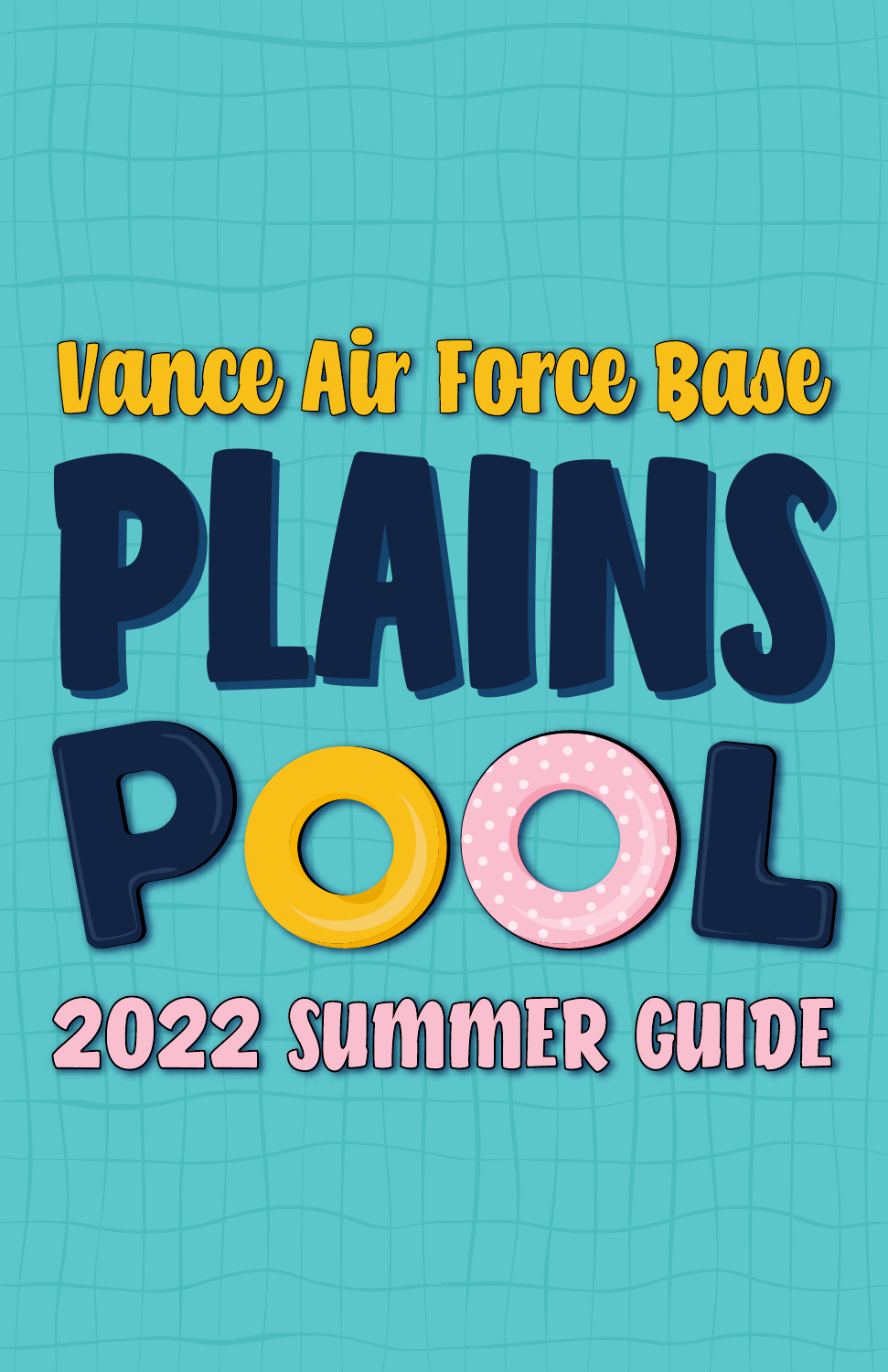

The 71st Force Support Squadron welcomes all valued customers and guests to enjoy and benefit from our swimming programs here at Vance AFB. The Plains Pool, Bldg. 304, is located near the Fitness & Sports Center on McAffrey Ave. Our mission is to provide a safe and enjoyable atmosphere for all Vance personnel while utilizing the Plains Pool for fitness or recreational purposes. It is important that all rules and policies be followed to ensure a safe and accident free environment. Please feel free to offer any suggestions or comments that may improve our pool programs.

### **CONTACT US**

| <b>Plains Pool</b>                 | <b>Bldg. 304</b>                  | 213-7638 |
|------------------------------------|-----------------------------------|----------|
| <b>Daily Passes</b>                | Fitness Center (Bldg. 316)        | 213-7670 |
| 5-10-15 Day Punch Passes           | Fitness Center (Bldg. 316)        | 213-7670 |
| <b>Season Passes</b>               | Fitness Center (Bldg. 316)        | 213-7670 |
| <b>Swim Lessons</b>                | <b>Fitness Center (Bldg. 316)</b> | 213-7670 |
| <b>Pool Supervisor</b>             | Fitness Center (Bldg. 316)        | 213-7830 |
| <b>Community Services Director</b> | Fitness Center (Bldg. 316)        | 213-7948 |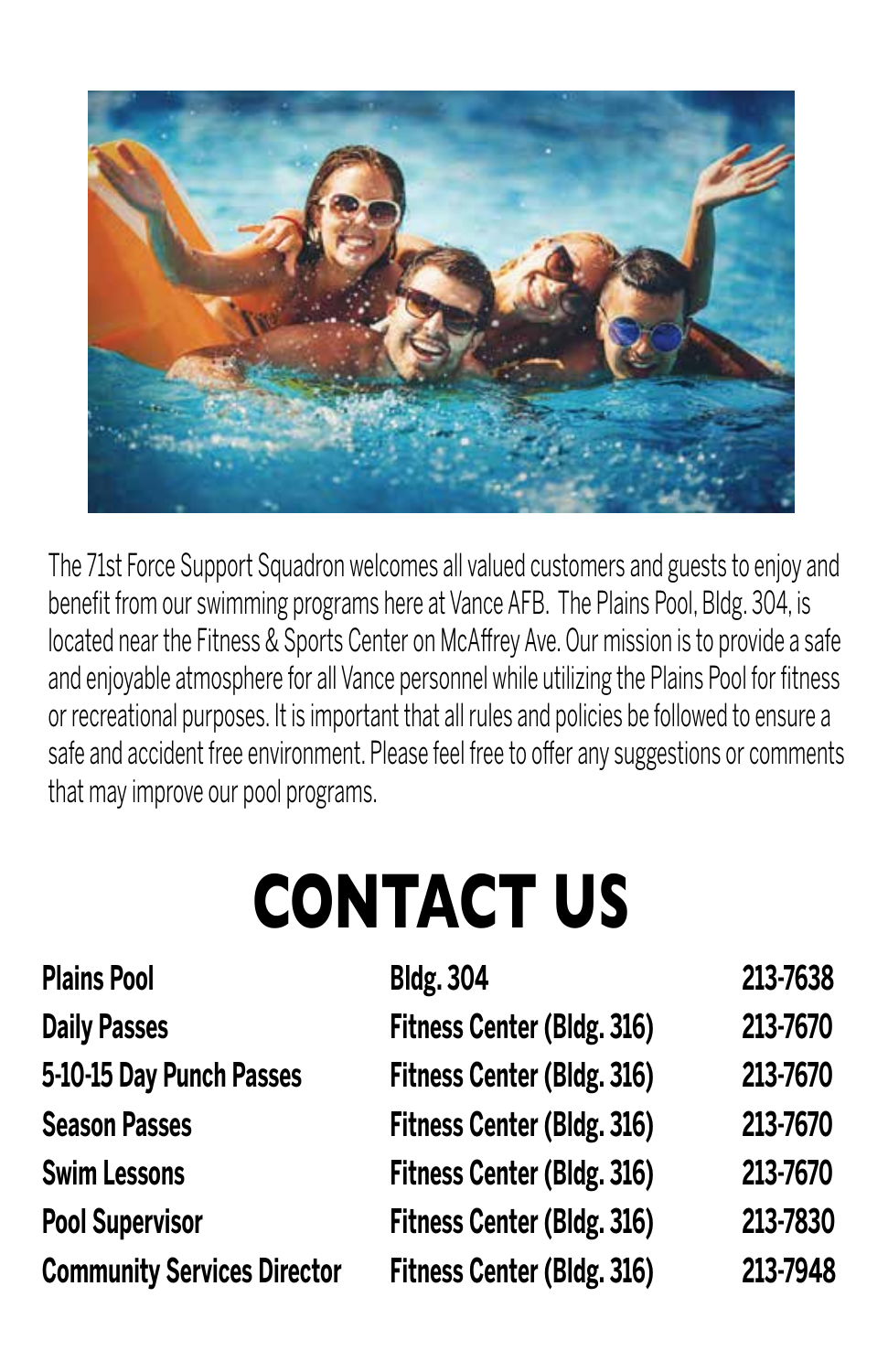### **HOURS OF OPERATION**

 The Plains Pool is open seven days a week, beginning Memorial Day weekend through the second weekend in August. The pool will then remain open only on weekends through Labor Day. \* Swim Lessons begin 6 June at 1000

#### **MONDAY - FRIDAY**

**9 a.m. – 10 a.m. / Open Swim**

**10 a.m. – 11 a.m. / Swim Lessons only \*** 

**11 a.m. – 12 p.m. / Lap Swim**

**12 p.m. – 5 p.m. / Open Swim**

**5 p.m. – 6 p.m. / Lap Swim**

**6 p.m. – 9 p.m. / Open Swim**

#### **SATURDAY, SUNDAY &HOLIDAYS**

**9 a.m. – 11 a.m. / Open Swim** 

**11 a.m. – 12 p.m. / Lap Swim** 

**12 p.m. – 5 p.m. / Open Swim** 

**5 p.m. – 6 p.m. / Lap Swim** 

**6 p.m. – 9 p.m. / Open Swim** 

**NOTE: Saturday / closed to the general public at 7:00 p.m. only if a private pool party is scheduled.** 

### **FEES & CHARGES**

(Fitness Center / Bldg. 316 / 213-7670). No refunds or pro-rated fees allowed. Passes may be purchased at the Fitness Center, Bldg. 316, during normal duty hours with a valid I.D. This is no charge for children 6 year of age and younger. This is no charge for Lap swimming. Sunbathers not wanting to get in the pool must still pay normal entry fee.

| <b>Season Pass</b>      | Single (I.D. card holder)                   | \$35.00 |
|-------------------------|---------------------------------------------|---------|
| <b>Season Pass</b>      | Family (I.D. card holder)                   |         |
|                         | 2 person family                             | \$60.00 |
|                         | 3 person family                             | \$80.00 |
|                         | each additional family member               | \$10.00 |
| 5 Day Punch Pass        | <b>Authorized Patron (I.D. card holder)</b> | \$10.00 |
| 10 Day Punch Pass       | <b>Authorized Patron (I.D. card holder)</b> | \$20.00 |
| 15 Day Punch Pass       | <b>Authorized Patron (I.D. card holder)</b> | \$30.00 |
| <b>Daily Pass</b>       | <b>Authorized Patron (I.D. card holder)</b> | \$3.00  |
| <b>Daily Pass</b>       | <b>Sponsored Guest</b>                      | \$3.00  |
| <b>Swimming Lessons</b> | <b>Authorized Patron (I.D. card holder)</b> | \$45.00 |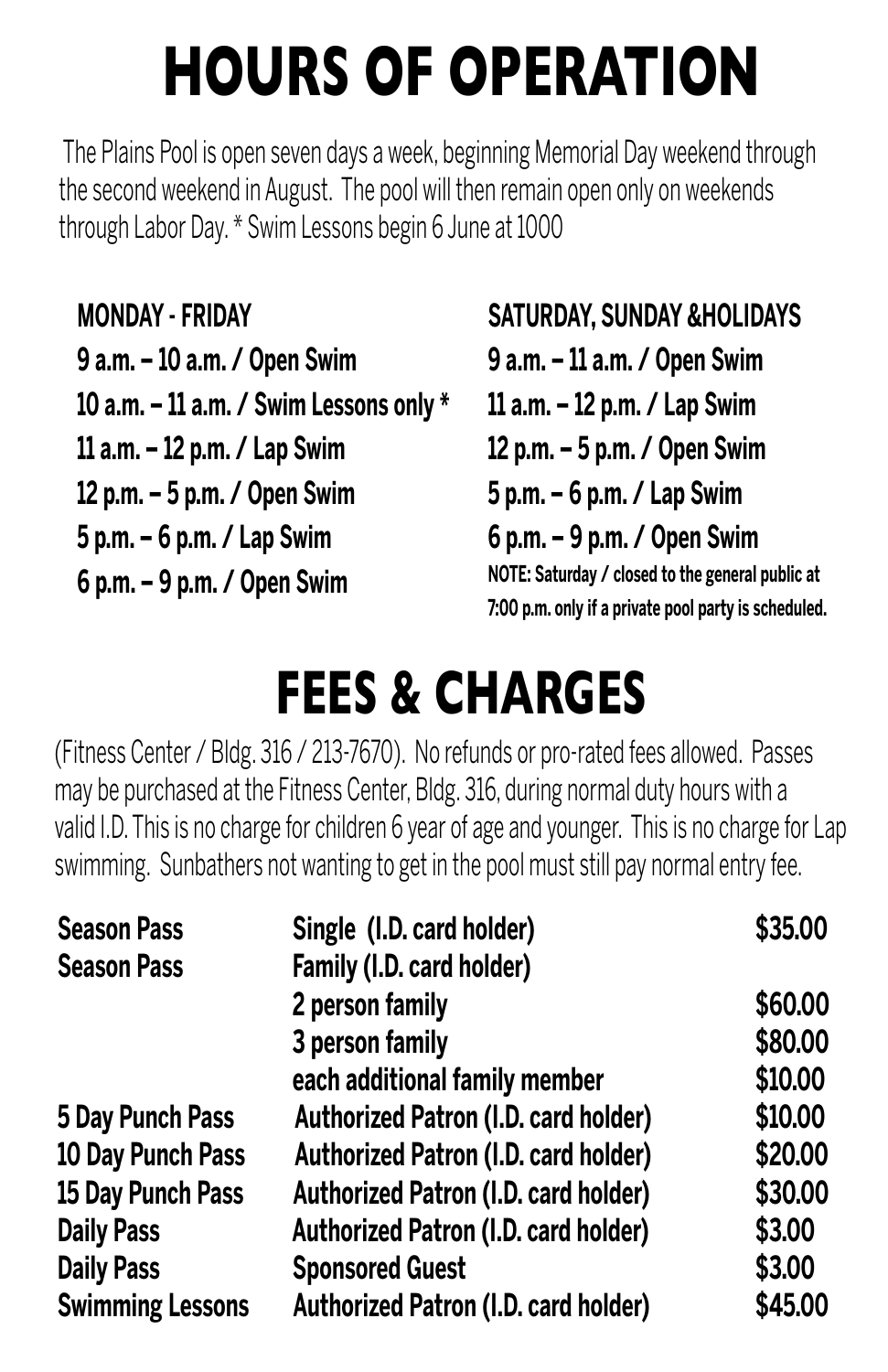### **POOL PASSES**

**Daily Passes:** available at the Fitness Center beginning 28 May when the pool opens. Authorized users must present a valid identification card when purchasing daily passes. A receipt will be given to the customer to present at the pool for entry. Daily passes are \$3.00. This is no charge for children 6 years of age and younger.

**5-10-15 Day Punch Passes:** when not wanting to purchase a season pass, this is the next best thing! Use these any day, all summer long. Available at the Fitness Center beginning 4 May. Authorized users must present a valid identification card when purchasing punch passes. Punch passes are \$10.00, \$20.00, and \$30.00. This is no charge for children 6 years of age and younger.

**Season Passes:** available at the Fitness Center beginning 4 May. Authorized users must present a valid ID card when purchasing season passes. All family members receive a laminated pass. There is no charge for children 6 years of age and younger . Season passes go to \$20 for single and 50% off for family passes beginning 6 July

**SEASON PASS PRICES Individual Season Pass: \$35.00 Family Season Pass: 2 person family \$60.00 3 person family \$80.00 Additional family members \$10.00 each**

**TDY Personnel:** There is no charge for swimming for TDY personnel assigned to the base for less than 30 days who present a current season pass from their home base. Personnel must present TDY orders and season pass from their home base when entering the pool.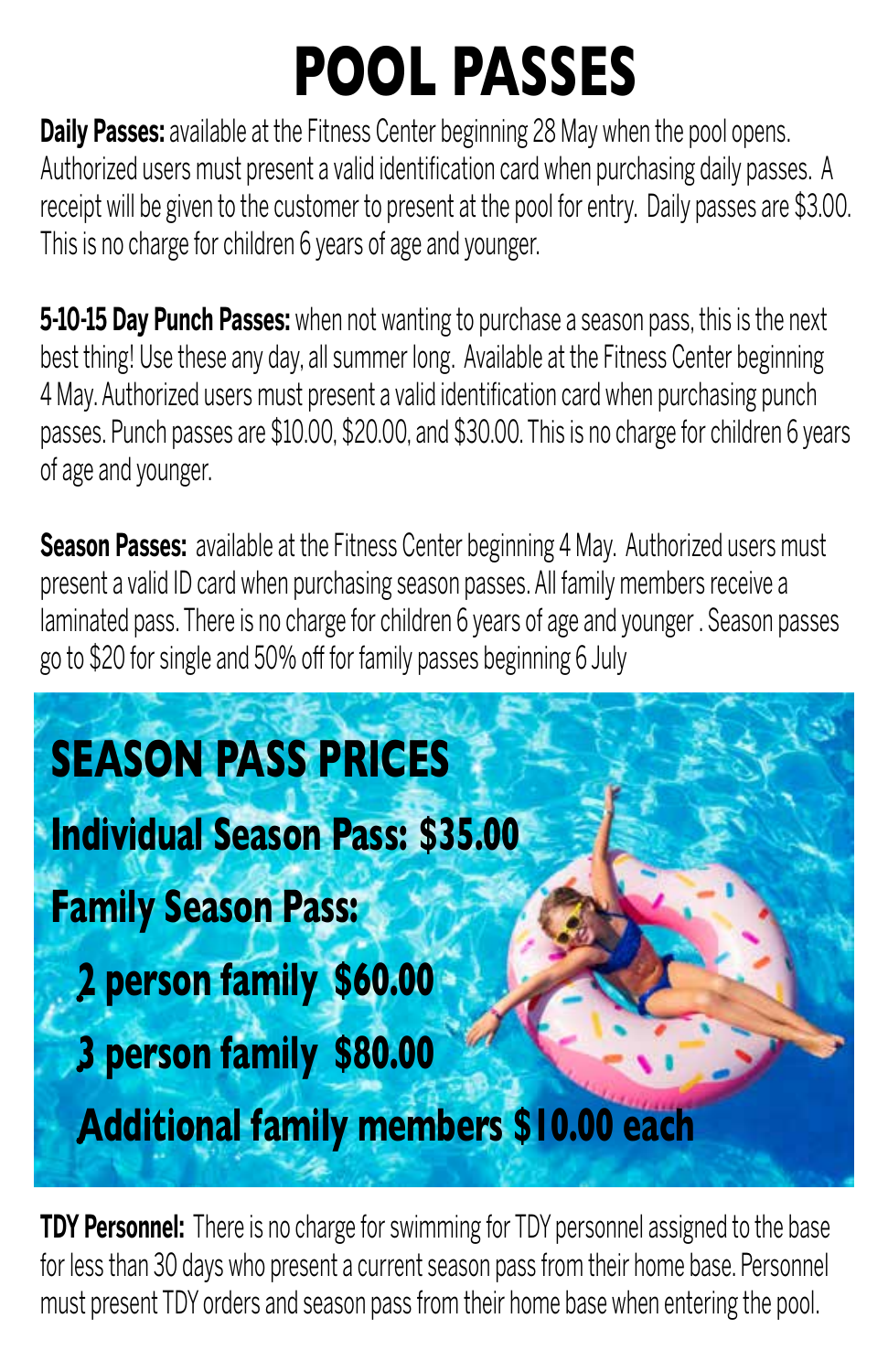# **POOL OPERATIONS**

**Guests:** An authorized pool user is permitted to bring no more than two guests, except in the case of bonafide houseguests. All guests must be accompanied by their sponsor and pay regular pool admission fees. The sponsor must remain with their guests at the pool

complex throughout their guests' stay.

**Kiddie Pool:** The Plains Pool has a kiddie pool for children six years of age and under. There is no charge for children 6 year of age and younger. Children must be accompanied by and under close observation and supervision of an adult at all times while in the area. Please secure the gate upon entering or leaving the wading pool area. Please use caution when entering the pool. The kiddie pool and main pool are closed for general use during swim lessons.



**Lap Swim:** Lap swimming is held daily from 1100-1200 and 1700-1800. Active duty personnel have priority use. There is no charge for lap swimming. Lap swimming is for adults 18 years and over and youth 14-17 years of age who are able to swim and can pass the lifeguard swim test. During lap swim, lifeguards will divide the pool in half (length-wise) by using the lane divider. Half of the pool will be for lap swimmers and the other half, near the slide, will be for open swim. During lap swim, customers cannot use the diving board or slide. Rest time during lap swim sessions for children 13 years of age and younger will be from 1100-1110 and 1700-1710. Lifeguards will announce "rest period-lap swim" at 1100 and 1700, install the divider, and then announce "open swim-lap swim" at 1105 and 1705. At 1200 and 1800, the pool divider will be removed to allow open swim for all. If, at any time, there are more lap swimmers than available lanes, the lifeguards have the OPTION of moving the divider over to free up an additional lap swim lane. They will not however close the pool completely to open swimmers.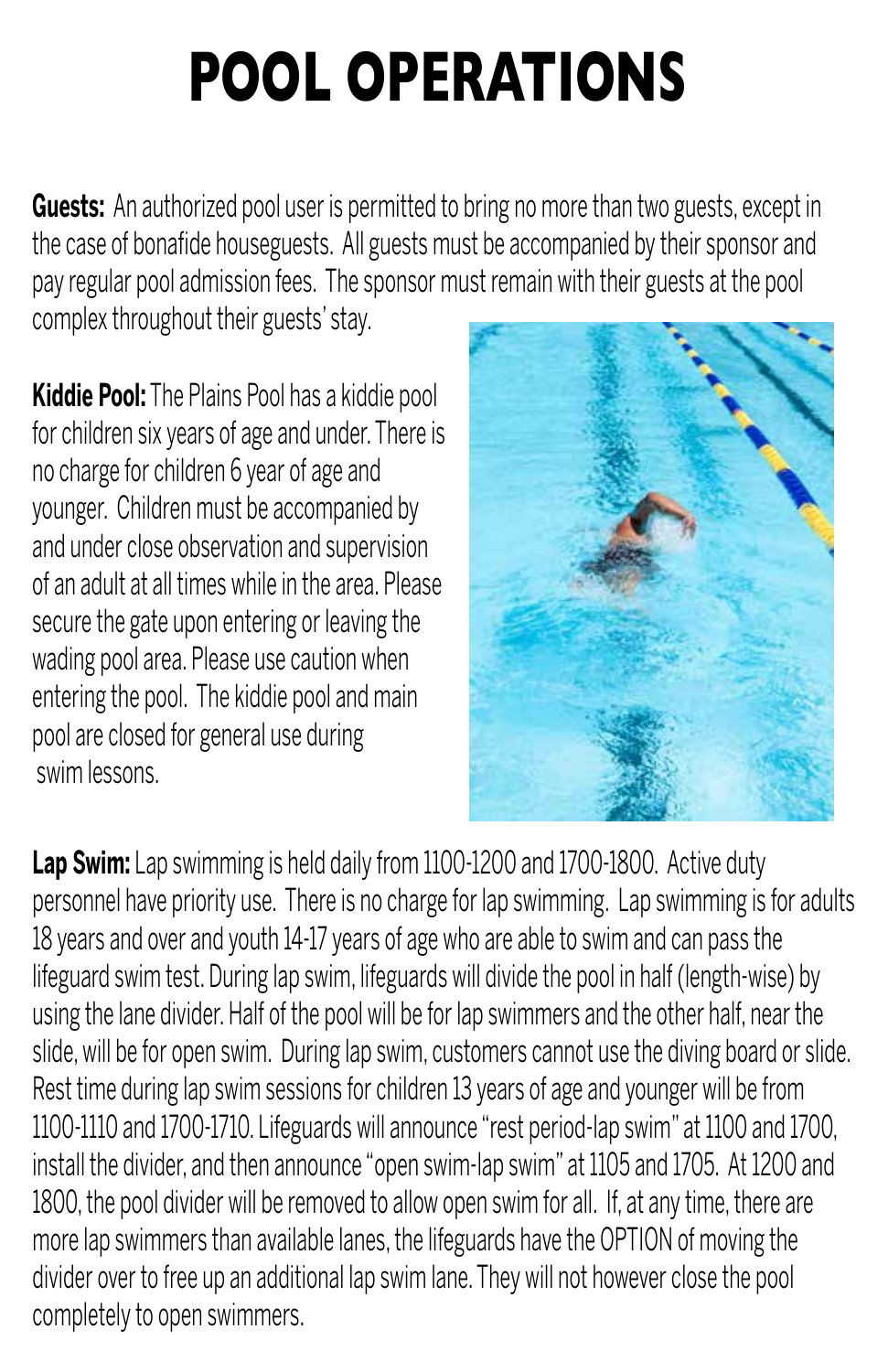### **POOL OPERATIONS**



**Appropriate Swimming Apparel:** Only proper swimming apparel is allowed in the pool. Children not toilet trained must wear approved swimming diapers. Swimsuits for adults should be appropriate for general public facilities.

**Lockers:** Small daily use lockers are available for customer use at no cost. Please bring your own lock. The Plains Pool is not responsible for lost or stolen items.

**Weather:** Lifeguards will clear the pools of all swimmers during lightning warnings (10 miles out) and other weather notifications. The pools may be closed when it is considered necessary in the best interest of safety and welfare. Pool supervisor or lifeguard will immediately notify the Director of Community Services if pool is closed under these circumstances. When the swimming and wading pools are closed due to weather or mechanical emergencies, a sign will be posted at the entrance gate. Once the all clear has been given, the sign will be removed and normal activities will resume.

**Pool Cleaning:** To maintain a high standard of operation, the pool will be closed every other Wednesday morning for maintenance. The pool will be open from 1 p.m. to 9 p.m. on those days. Check the bulletin board at the pool for the specific dates.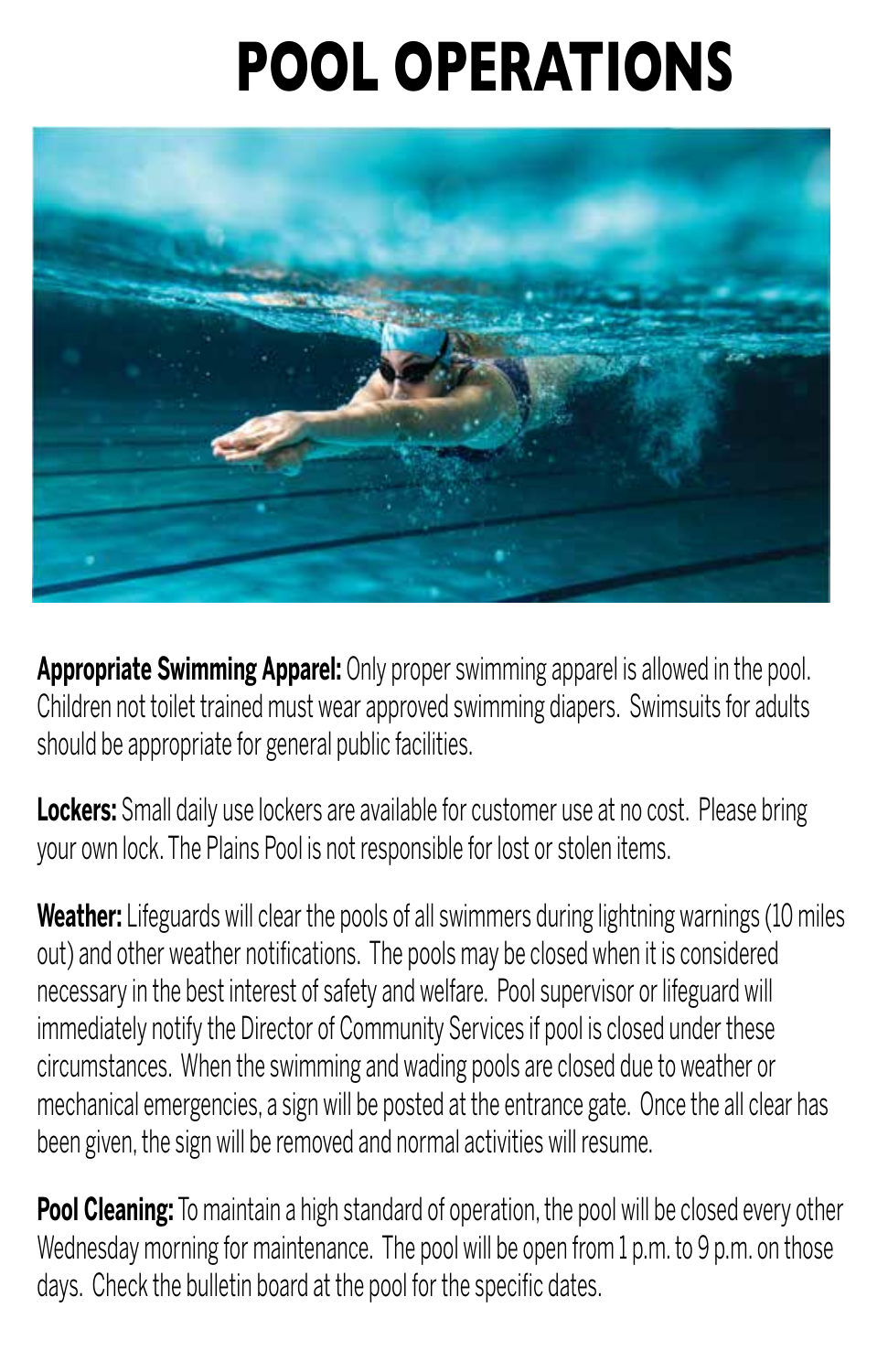### **POOL PARTIES**

**Non-Private:** Patrons may use the metal roofed shade shelter area at the pool for non-private gatherings during normal operating hours and during normal pool attendance (2 hour maximum). Normal pool fees apply. Patrons are required to follow all pool rules and policies.

**Private:** Private pool parties are available Saturday evening's beginning at 7 p.m. Pool parties are normally scheduled for a minimum of 2 hours. A \$100.00 (minimum fee) must be paid in advance to defray the NAF expense of lifeguards. A fee of \$50.00 will be charged for each additional hour. For groups over 50, a fee for 2 hours is \$150.00. A fee of \$50.00 will be charged for each additional hour. Patrons will abide by current pool rules. Reservations and payment must be made 72 hours in advance. Other instructions, reservations, and payments can be made at the Fitness Center, Bldg. 316 / 213-7670.

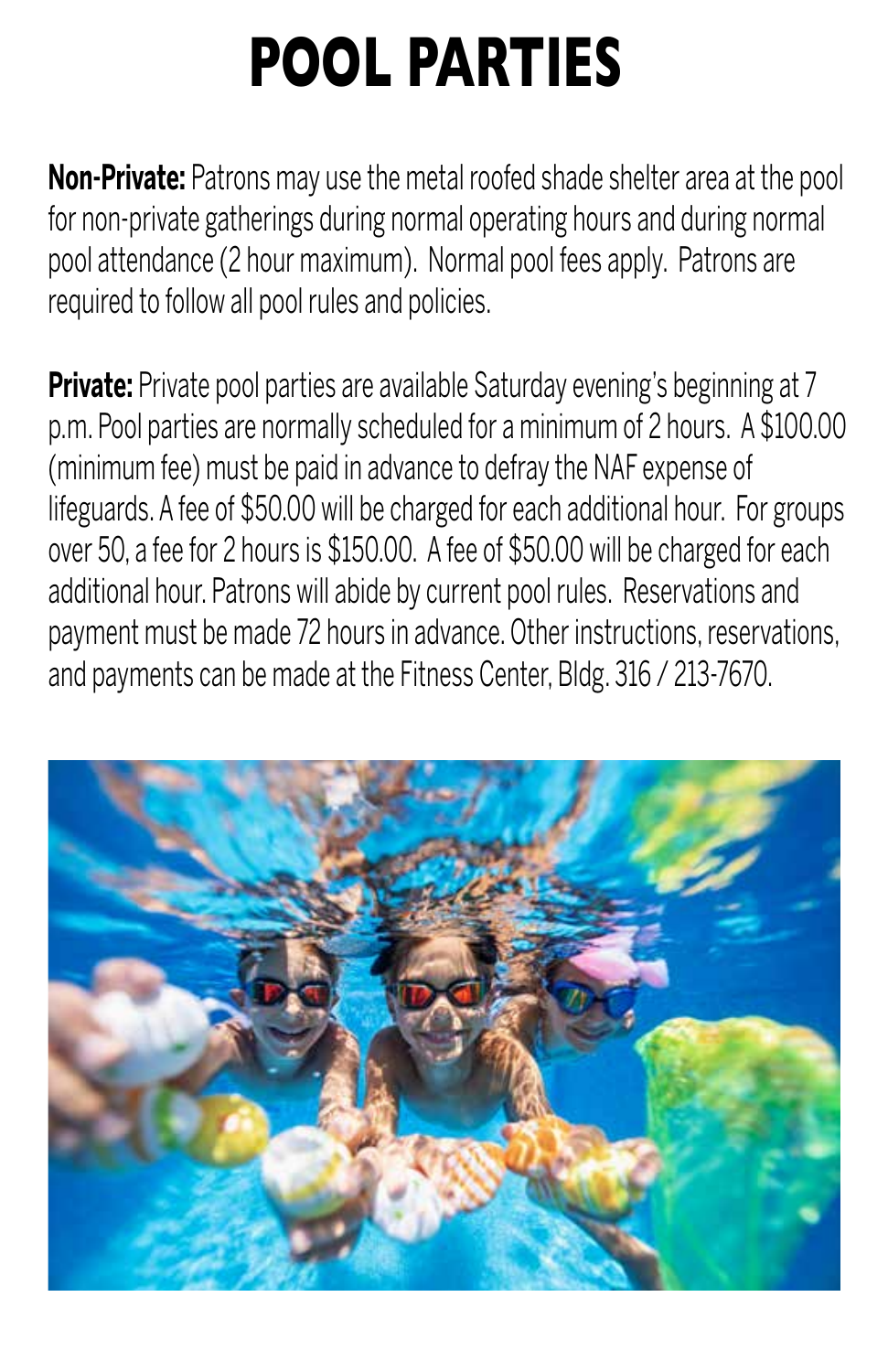# **SWIMMING LESSONS**

Personnel authorized to use base pools are also eligible to enroll in American Red Cross swimming lessons. Registration and payment is made at the Fitness Center, Bldg. 316. Fees for all classes are paid in advance. Please show your paid receipt to the swim instructor on the 1st day of lessons. Swimming lessons will begin at 10 a.m. during scheduled sessions. Lessons are Mon-Thu with Friday's being make-up days for rainouts. Three sessions will be offered this summer beginning Monday, 6 June. A minimum class size will be comprised of three students with an eight student maximum. There will be a 4 to 1 student to instructor ratio. Consolidation of classes may be necessary due to class size and/or skill level. Certified American Red Cross lifeguard instructors will teach various course levels. Kickboards and water games are furnished and are available for students at no additional cost. Swimmers with obvious evidence of a cold or any other communicable disease, open sores or lesions will not be registered for swimming lessons. Kiddie pool and the main pool are closed for general use during swim lessons. Patrons with no children are allowed to sunbathe on loungers while swim lessons are being conducted, patrons cannot get into the pool. Normal pool entry fees apply. When the swimming pool is closed due to weather or mechanical emergencies, a sign will be posted at the entrance.



Refund Policy: Cancellation must be made 24 hours in advance of the first swim class to receive a full refund. No other refunds or pro-rated fees are allowed. An AF Form 1401 Refund Slip must be obtained from the Fitness Center, Bldg. 316, and taken to the Resource Management Office, Bldg 200, Suite 211, and Monday-Friday from 0830-1030 for actual refund.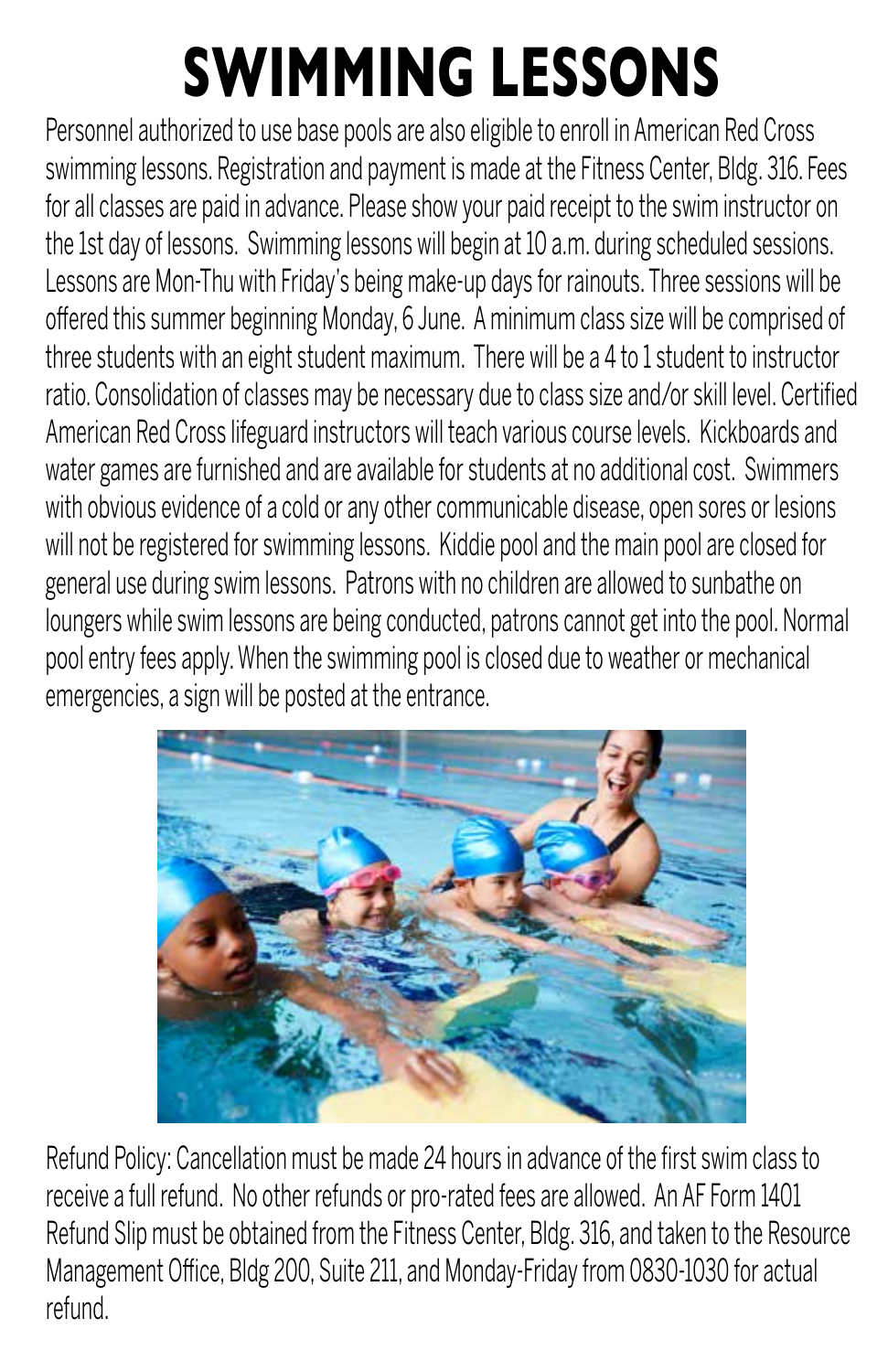### **SWIM LESSON SCHEDULE**

All classes are made up of eight lessons of 45 minutes except "Parent & Child Aquatics" of 30 minutes. Lessons are Mon-Thu with Friday's being make-up days for rainouts. A minimum class size will be comprised of three individuals with an eight student maximum. There will be a 4 to 1 student to instructor ratio. Consolidation of classes may be necessary due to class size and/or skill level.

#### **1st Session 6-17 June (sign-up deadline: 1 June) Mon-Thu / 10 a.m. (Fridays used for possible make-up days)**

- **2nd Session 20 June-1 July (sign-up deadline: 15 June) Mon-Thu / 10 a.m. (Fridays used for possible make-up days)**
- **3rd Session 11-22 July (sign-up deadline: 6 July) Mon-Thu / 10 a.m. (Fridays used for possible make-up days)**

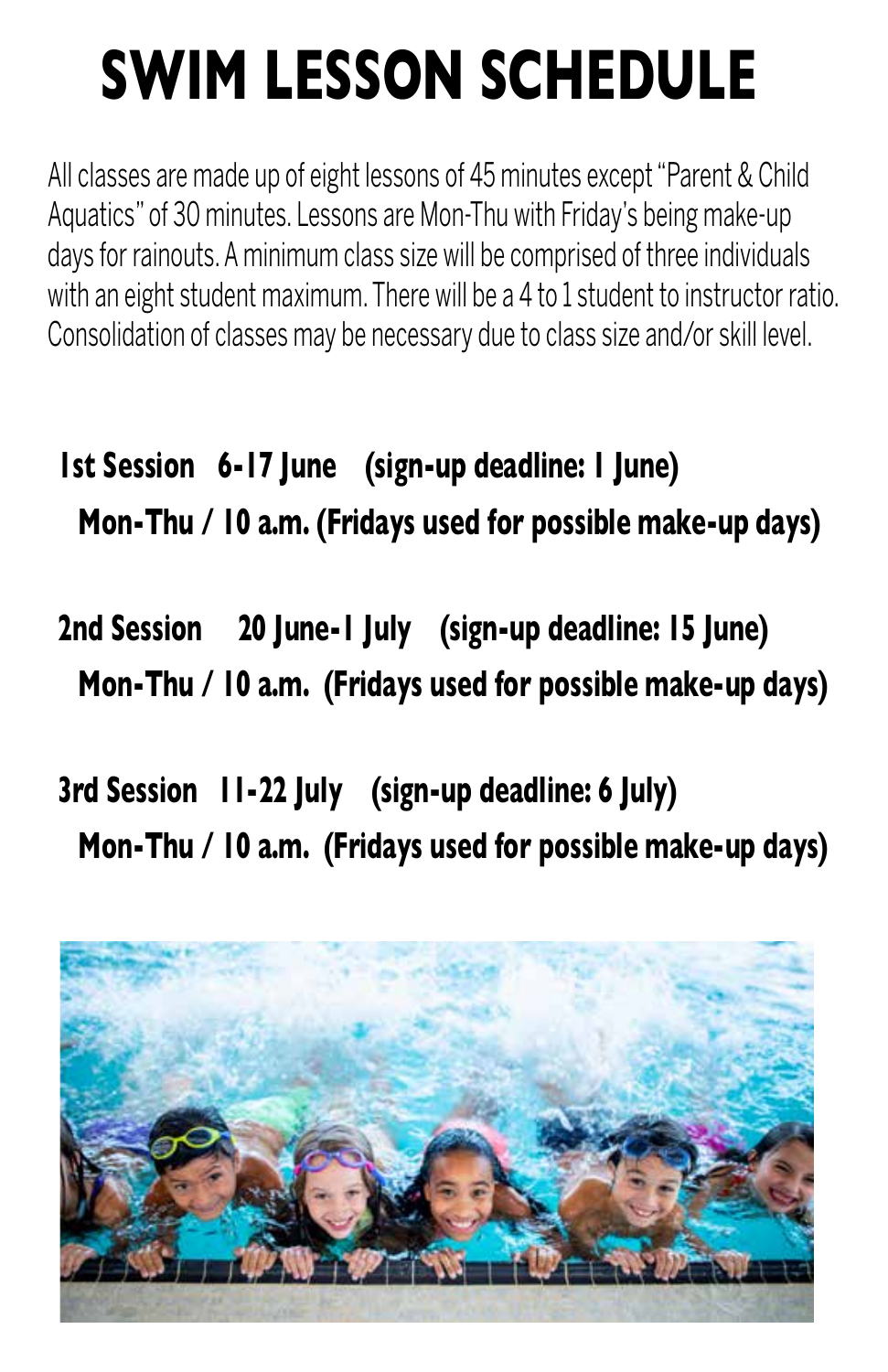### **VAFB SWIM TEST**



All patrons 13 years and under must past a Swim Test before being allowed to enter the deep end of the swimming pool. The deep end of the swimming pool will be marked by a line on the pool bottom and/or a dividing rope. In order to pass the Swim Test, a patron must demonstrate to a lifeguard, the ability to swim the width of the pool without stopping using the front crawl stroke. This includes the correct use of Arms (circular motion), Legs (kicking), and Breathing Technique (face in-out of the water), treading water for 1 minute, and pulling themselves out of the pool without using the ladder. Dog paddling, swimming underwater, and strokes repeatedly starting and stopping will not count. The patron's first attempt on passing the swim test can be conducted at any time. If a patron does not perform the swim test adequately, the lifeguard will give specific instructions to the patron and will allow a re-test at the next rest period. If the patron does not perform the swim test adequately during the re-test, the patron will have to wait until the next rest period to re-test. After the second re-test, the lifeguard may stop any re-test due to safety concerns.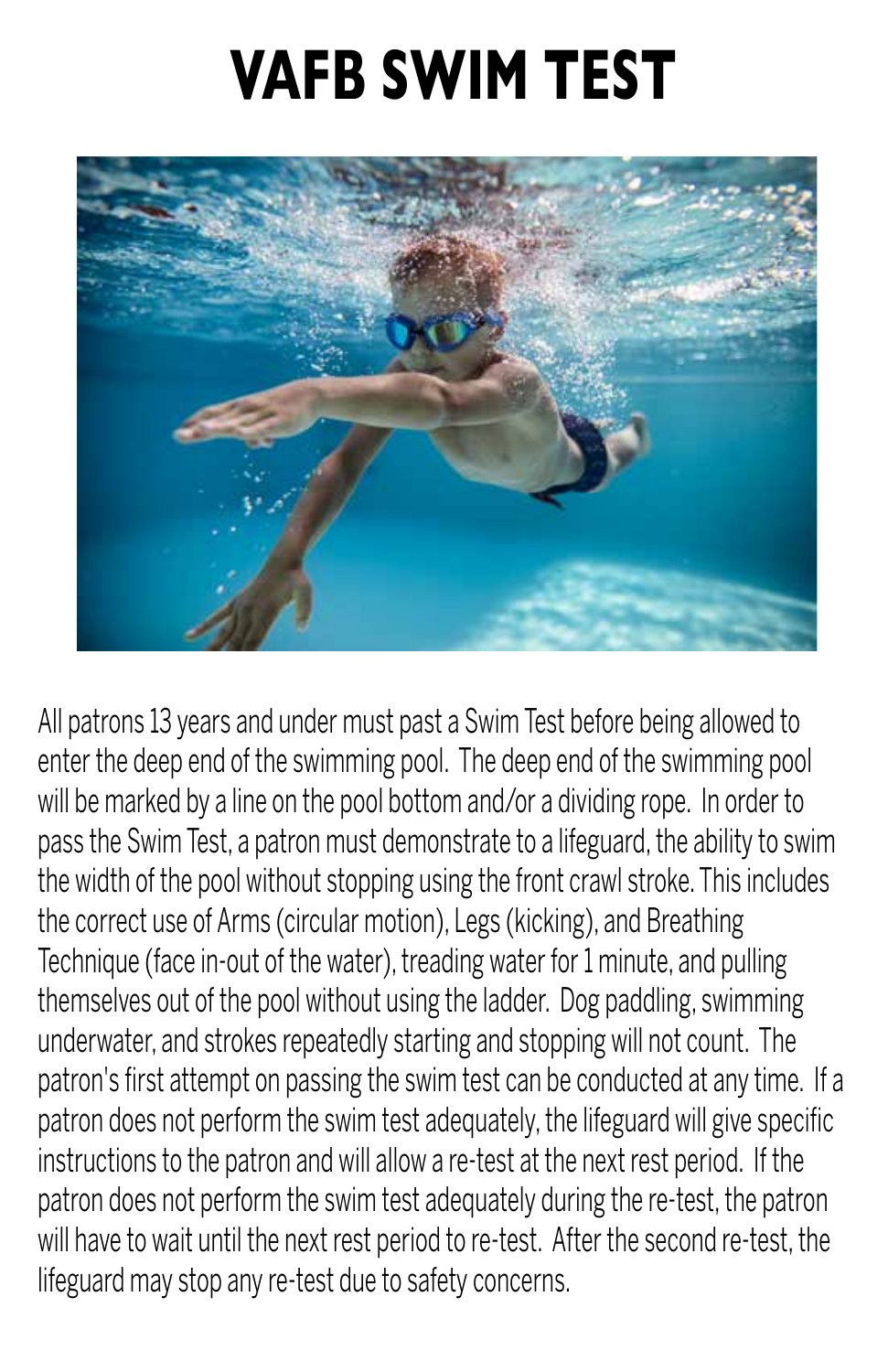# **SWIM CLASS LEVELS**

#### **Parent and Child Aquatics (ages six months to 3 years)**

Developed for children 6 months to 3 years, Parent and Child Aquatics helps young children get ready to swim by emphasizing fun in the water. Parents and children participate in several guided practice sessions that help children learn elementary skills, including water entry, bubble blowing, front kicking, back floating, underwater exploration and more. Parent must be in the water with child.

#### **Preschool Aquatics (ages 4 and 5)**

Children ages 4 and 5 learn water safety, survival skills, and foundational swimming concepts in a safe and fun environment. Skills learned are age-appropriate, allowing students to achieve success on a regular basis. This class is designed to help children become comfortable in the water and learn basic water safety; introduce fundamental skills, such as kicking; focus on coordinating arm and leg movements and improving upon skills learned.

#### **Learn-to-Swim (ages 6 to adult)**

Our Learn-to-Swim program is designed for children over 6 years all the way up to adults. Student's progress through the levels at their own pace, mastering the skills in one level before advancing to the next. Each level of Learn-to-Swim includes training in basic water safety in addition to stroke development.

#### **Level 1: Introduction to Fundamentals of Water Skills**

(helps students feel comfortable in the water and enjoy the water safely. Gives students success with fundamentals skills)

#### **Level 2: Stroke Development; Stroke Improvement**

(builds on skills by providing additional guided practice. Develops confidence in the strokes already learned and to improve other aquatic skills)



#### **Level 3: Stroke Refinement; Swimming and Skill Proficiency**

(provides further coordination and refinement of strokes.Refines the strokes so students swim with ease, efficiency, power, and smoothness over distances)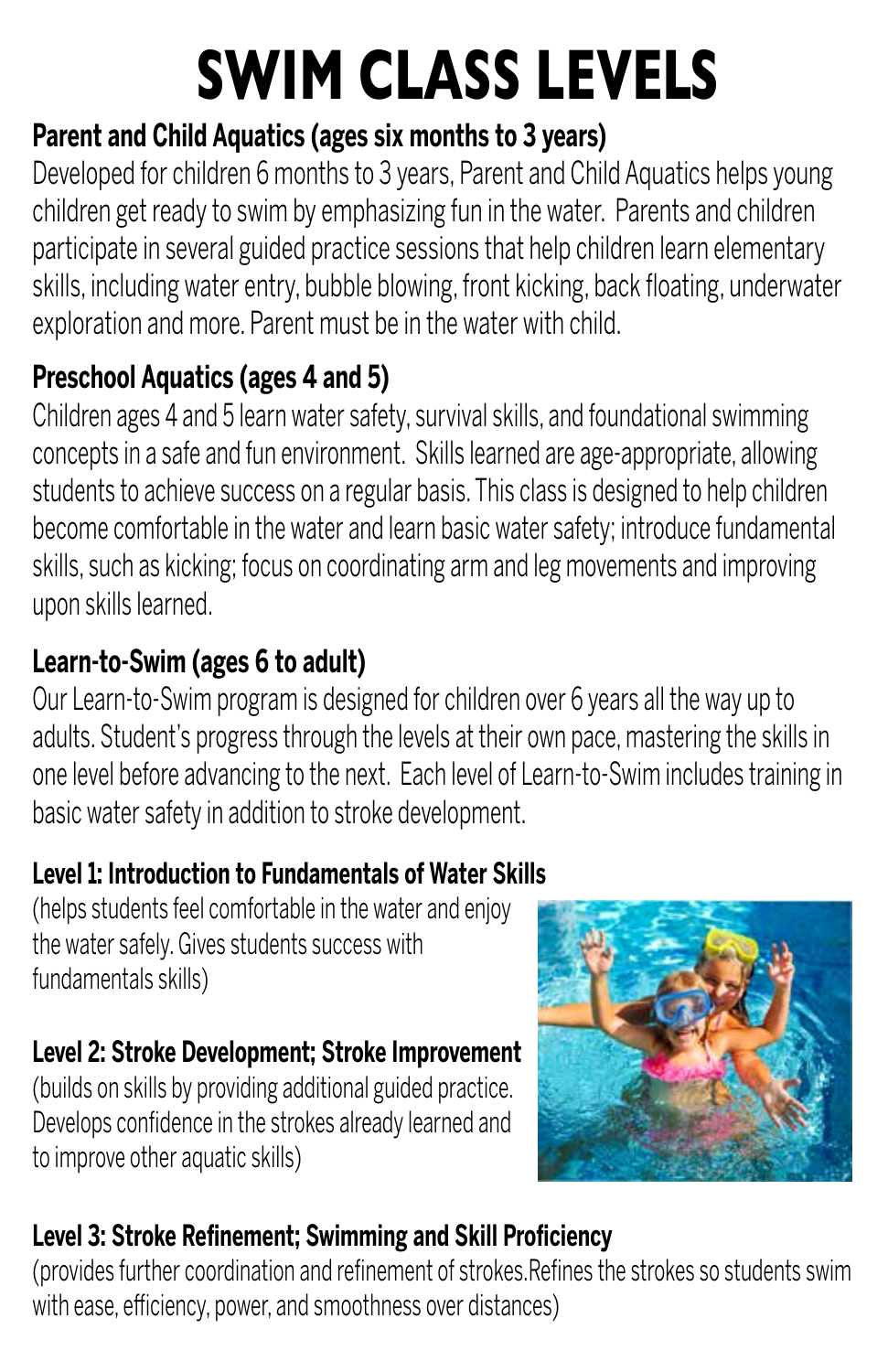

To ensure a safe and enjoyable experience for all patrons, the following rules apply for all persons using the Plains Pool. Lifeguards and pool management are authorized to remove any person from the pool complex who fails to comply with these rules, or otherwise behaves in an unruly or unsafe manner.

**1.** Each authorized pool user is allowed to bring no more than two guests to the pool complex at a time. The sponsoring member(s) must remain at the pool complex throughout their guests' stay.

**2.** Individuals experiencing the following conditions shall be prohibited from entering the pool: diarrhea, skin disease, open sores or lesions, sore or inflamed eyes, nasal, or ear discharge. Any person who appears to be under the influence of alcohol (to include having the smell of alcohol on their person) will not be permitted in the pool complex.

**3.** Only proper swimming apparel is allowed in the pool. Children not toilet trained must wear approved swimming diapers. Swimsuits for adults should be appropriate for general public facilities.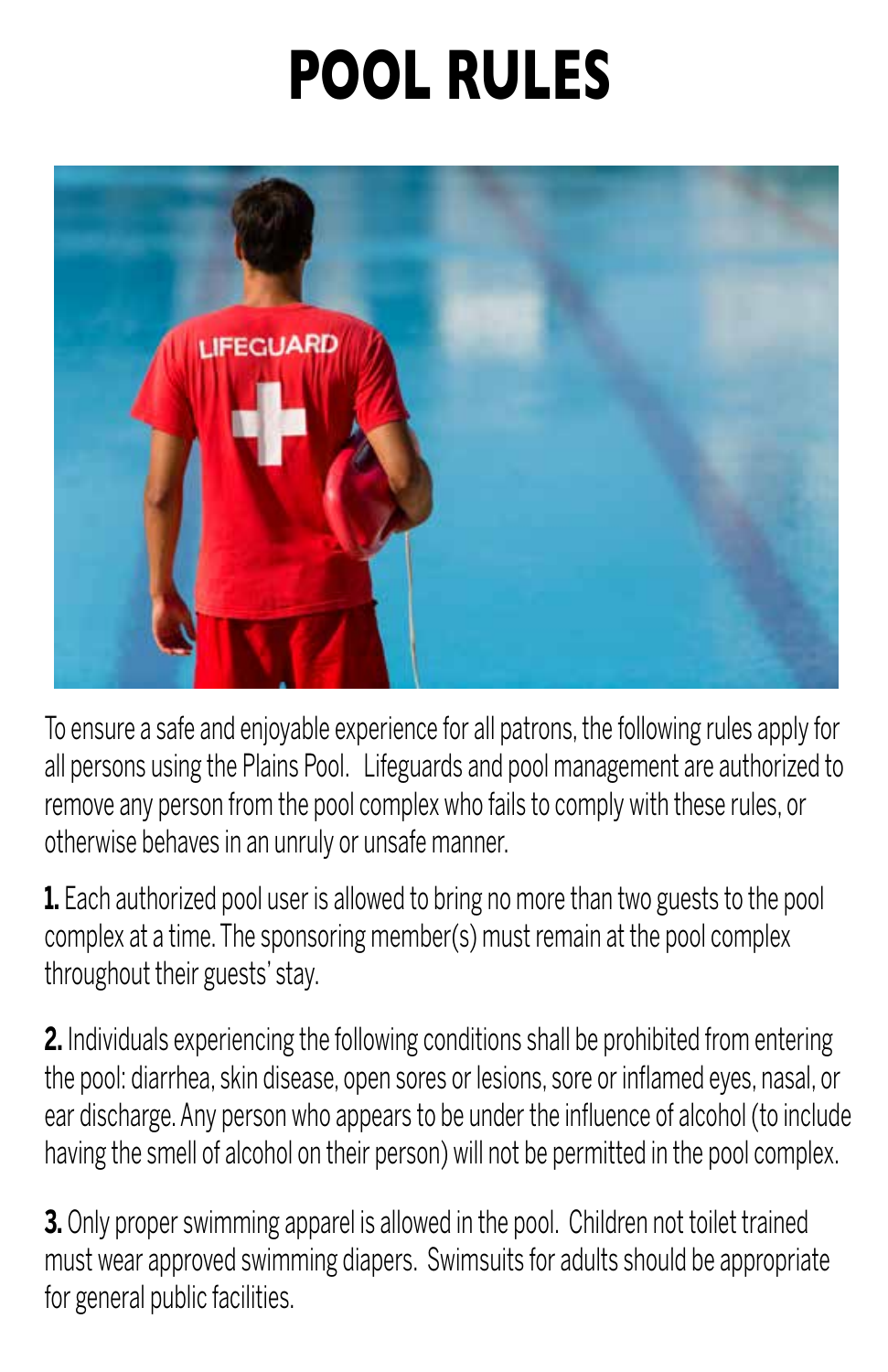- **4.** A shower is required prior to entering the pool.
- **5.** No breath-holding or prolonged underwater swimming contests.
- **6.** No diving into shallow water.

**7.** Parents are responsible for watching their young children



**8.** Under normal circumstances, children 10 years of age and under must have a responsible adult (18 years of age and older) with them in the pool at all times, and children 11 through 13 years of age must have a responsible adult remain with them in the pool complex at all times.

#### **Exceptions:**

- If a child, 10 years of age or younger, is able to swim, they can enter the pool alone but must have a responsible adult in the area and within direct line-of-sight of the child. If a child 11 through 13 years of age is able to swim, they can enter the pool complex and use the pool without being accompanied by a responsible adult. ("Able to swim" is defined as completing the lifeguard swim test.
- If a child 10 & under cannot pass the swim test and the parent does not want to get in the pool with child, the child must wear a life jacket while the child's parent watches from the pool deck.
- The lifeguard will direct a mandatory 10-minute rest period on the hour for all children 13 years of age and younger.

**9.** The wading pool is reserved for children 6 years of age and under. Children will have a responsible adult with them at all times while in the wading pool area. This is no charge for children 6 year of age and younger.

**10.** Only one person is allowed on the diving board at a time, and divers must wait until the pool area around the diving board is cleared before diving. "Suicide" type dives (head first with arms to the diver's side) are not allowed. Diving into the shallow end from the edge of the pool is prohibited.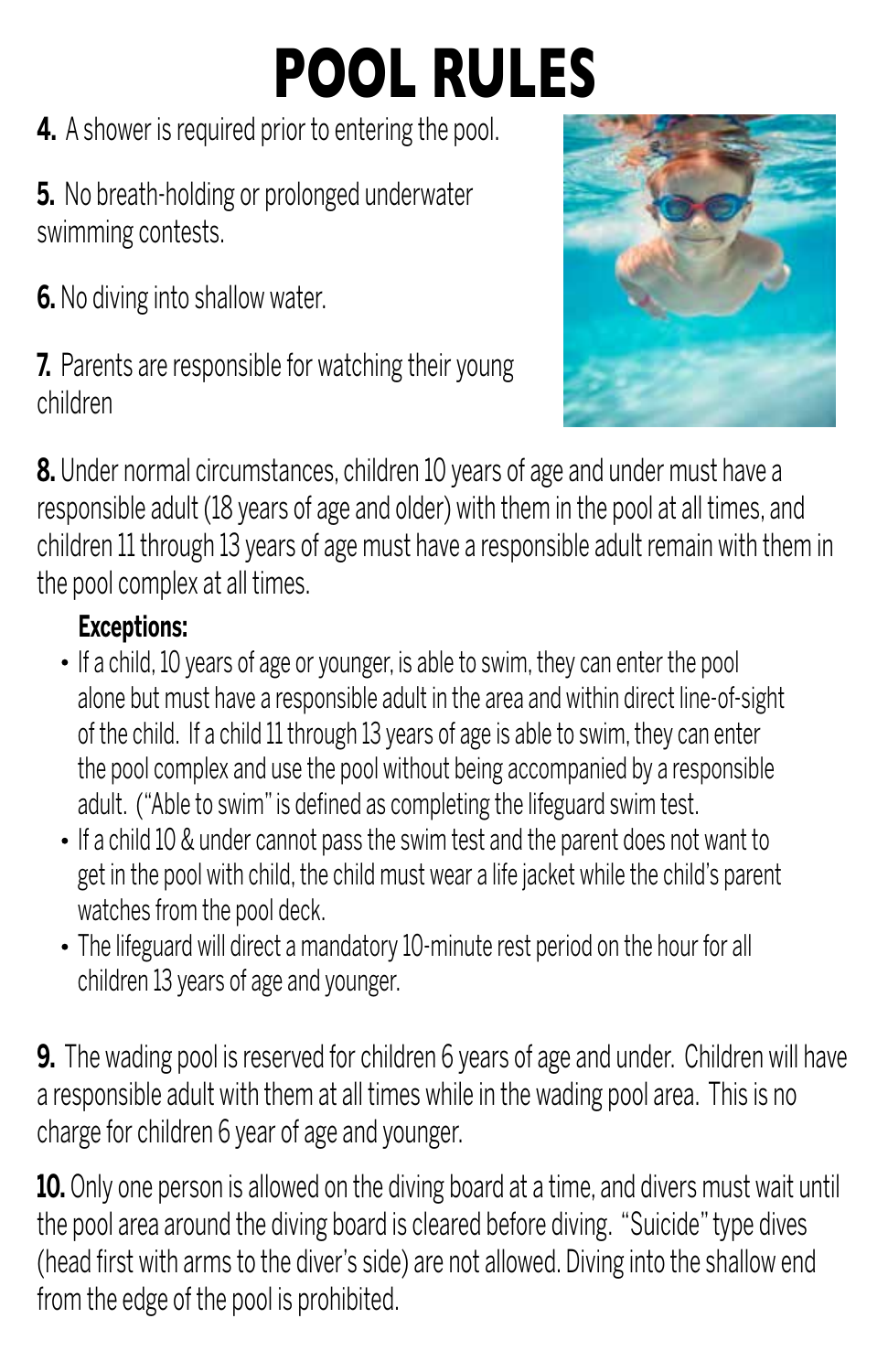#### **11.** Lap Swim

- During lap swim designated times, lifeguards will physically divide the pool in half-length wise by using the lane divider. Half of the pool will be for lap swimmers and the other half, near the slide, will be for open swim. During lap swim, customers cannot use the diving board or slide.
- Rest time during lap swim sessions for children 13 years of age and younger will be from 1100-1110 and 1700-1710. The lifeguards will announce "rest period-lap swim" at 1100 and 1700, install the divider, and then announce "open swim-lap swim" at 1105 and 1705. At 1200 and 1800 the pool divider will be removed to allow open swim for all.
- If, at any time there are more lap swimmers than available lanes, the lifeguards have the OPTION of moving the divider over to free up an additional lap swim lane. They won't however, close the pool completely to open swimmers

**12.** The following are not allowed in the pool complex: Running, pushing, shoving, dunking, fighting, and/or profanity, glass containers, chewing gum, or motorized toys/equipment (except motorized handicap chairs).

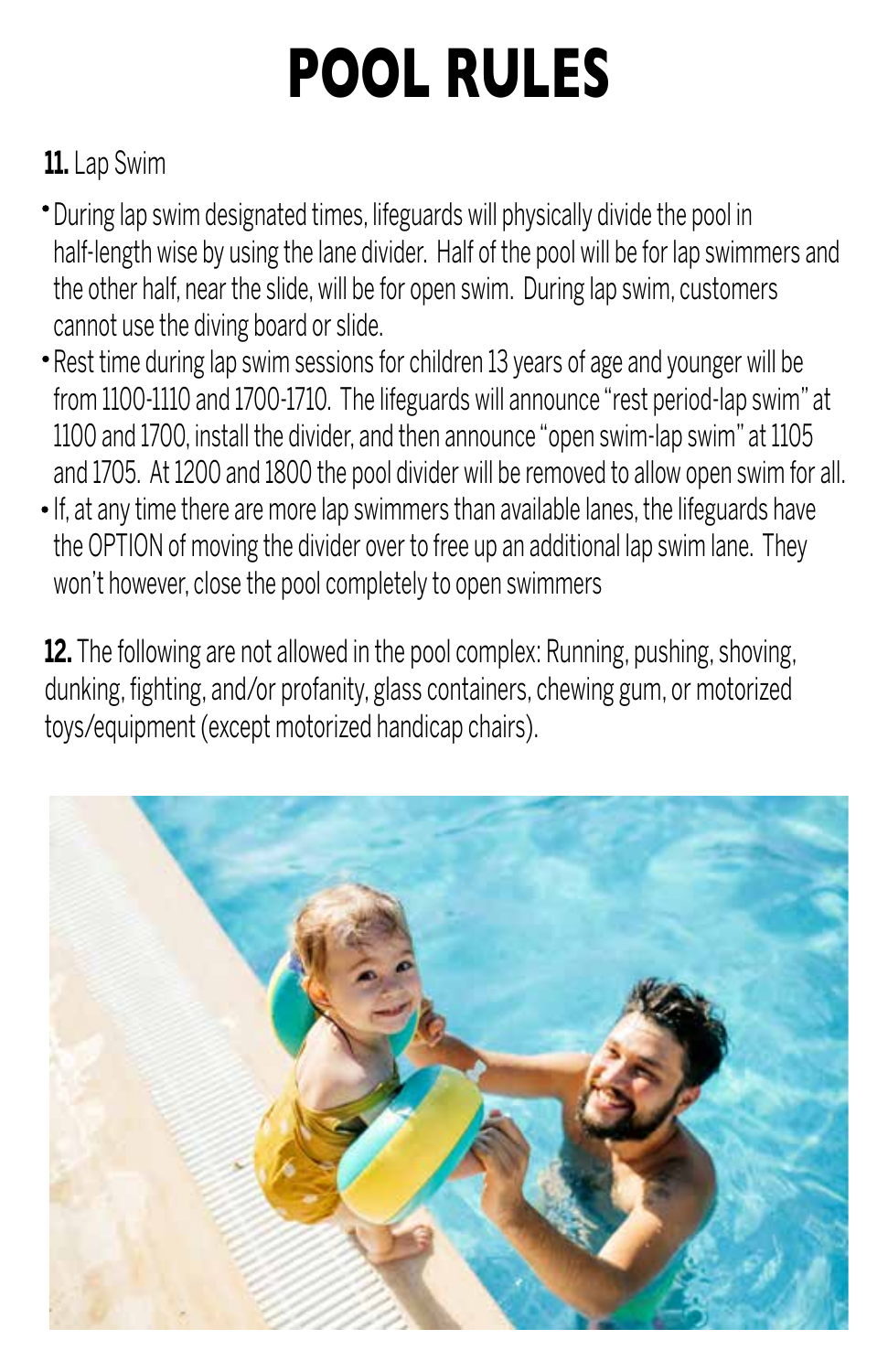

**13.** Eating is allowed only in designated areas. Non-alcoholic beverages are permitted in the pool seating area and wading pool seating areas. Use of alcoholic beverages in the pool complex is prohibited unless specifically approved by the 71 FSS/CC. Smoking and tobacco products are not allowed at the Plains Pool.

**14.** Strollers may be brought to pool seating areas only and cannot be placed poolside.

**15.** "Pool toys" (including flotation aids and swim gear) will not be used on the water slide or diving board. The lifeguard may deny use of these items elsewhere in the pool at any time they feel the item is unsafe or the pool is too crowded for safe use.

**16.** No pets are allowed in the pool area. Exception: American Disabilities Act (ADA) service animals are permitted on the pool deck and in restrooms but not in the pool itself. In addition, Security Forces working dogs accompanied by handlers are permitted in swimming pool areas as required.

**17**. Water Slide

- Slide must be ridden feet first lying on your back with legs firmly crossed at the ankles and arms folded across the chest (to prevent elbows contacting the flume.
- Only dive masks, goggles, or eyeglasses may be worn and must be securely affixed to riders with head straps.
- No pushing, shoving or saving places in line.
- Exit splash down area immediately. Splash down area should not be used for swimming purposes. No jumping or diving into splash down area. No flotation devices allowed in splash down area.